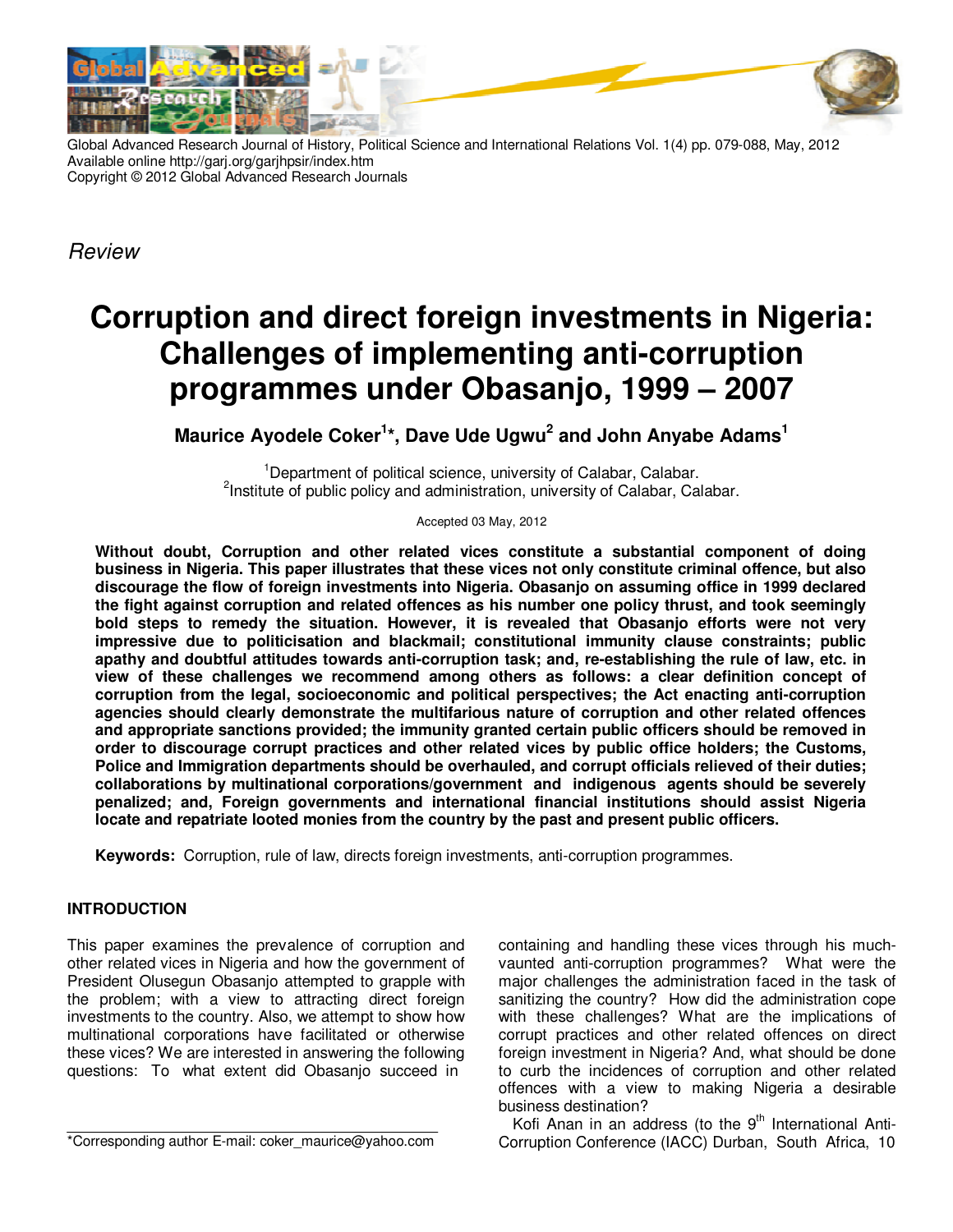October, 1999) noting the debilitating effect of corruption on the interest to do business in Africa without any equivocation declared that

Corruption … is especially destructive in developing countries with delicate economic situations it has critically hobbled and skewed Africa's development. There is no point pretending that this is not true - Kofi Anan (cited in van Vuuren, 2002:1).

Anan (cited in van Vuuren, 2002) therefore not only advises that addressing the problem of corruption would require public policy targeting both payer and recipient, but also, that African countries should make the fight against corruption a genuine priority. The cost of not doing this he noted would be very high in terms of lost resources, lost foreign investment, distorted decision making , and failing in public confidence. Explicating further Anan posits that corruption whether in the form of "Bribery undermines human development and a transition to stable democratic rule". In deed corrupt practices reduces direct foreign investment inflows to a country. It poses a very serious threat to the much desired economic growth and development of developing societies, including Nigeria. Against this scenario, van Vuuren (2002) observes "The world's wealthy are slowly waking up to this and criminalizing this scandalous practice of bribing foreign public officials."

However, van Vuuren (2002) maintains that for these measures to succeed the collaborative effort, domestic anti-corruption strategies of the countries of the South become imperative. He believes that if this opportunity is missed, the risk of investing private capital in marginalized economies, perceived to be highly corrupt, and would make investment-driven economic growth possibly even unattainable. Van Vuuren adds that Corruption creates macroeconomic distortions and barriers to development in the sense that it brings down investment and economic development by not only raising the cost of carrying out business (for the burden of every bribe paid will in the final analysis be borne by the consumers) but lead to reduction in quality of products and public sector projects even though raising their costs. Aluko (2008) alluding to the 1998 World Bank Development Report argued:

If just five per cent of the value of all direct foreign investment and imports into countries known to be corrupt disappears, the gains will amount to a staggering \$80 billion a year and that unless the corruption disappears the countries providing the needed assistance and debt-relief to the poor countries will not continue to play the game any longer (Aluko, 2008).

From the above, one is likely to suggest that corruption and other related vices tends to stifle investment-driven industrial development of any nation. Hence, appropriate policy actions must be taken to checkmate it. Since Nigeria has chosen the capitalist path to socioeconomic

development, and has looked forward to the contributions of direct foreign investment to realizing this aspiration, and considering the debilitating effect of corruption to the economy, it is imperative to adopt strategies to nib it in the bud. Corruption has eaten deep into the Nigerian state system. For instance, respondents in a study of business practices of over thirty firm US firms from a population of 200 multinational corporations overwhelmingly agreed that bribery was a substantial component of their business conduct in Nigeria. Also, they agreed that bureaucratic corruption have become the norm rather the exception for speedy consummation of official matters. The trends we have mentioned elsewhere in the study have tended to impact negatively on the inflow of direct foreign investment to Nigeria. Hence, the need 'sanitize' the socioeconomic and political environment with a view to creating a conducive one for businesses to thrive in Nigeria.

### **Conceptualizing Corruption**

Essentially two theoretical planks underlie the policy implications of the phenomena known as Corruption. On the one hand, are those who hold the view that Corruption (particularly bribe) acts as speed money and enable the avoidance of bureaucratic deficiencies. They claim that corruption is having beneficial face that make Pareto efficiency. This argument is known as "greasing the wheel" was supported by Leff (1989) and Lui (1985). In fact Liu (1986) and Lien (1986) arguing from the above, and in the contest of a queuing model maintain that corruption induced efficient outcomes in that the ones with the highest willingness to pay bribe were exactly the ones who had the highest opportunity costs of waiting. On the other hand, are those who believe that corruption have negative impact on the economy, and with particular relations to direct foreign investment it distorts the composition of capital flows by reducing the share of foreign investment in favour of short term capital flows such as bank loans. Second, it increases the likelihood of currency/financial crises.

In its simplest form Corruption refers to the misuse of power for private benefit or advantage. This power may, but need not, reside in the public domain. Besides money, the benefit can take the form of protection, special treatment, commendation, promotion or the favours of women or men (Leisinger, 1996). To Otite (1986), Corruption "simply means the pervasion of integrity or state of affairs through bribery, favour, or moral depravity." That is, corruption

involves the injection of additional but improper transactions aimed at changing the normal course of events and altering judgements and positions of trust, it consists in the doers' and receiver use of informal, extra-legal or illegal acts to facilitate matters (Otite,1986: 12).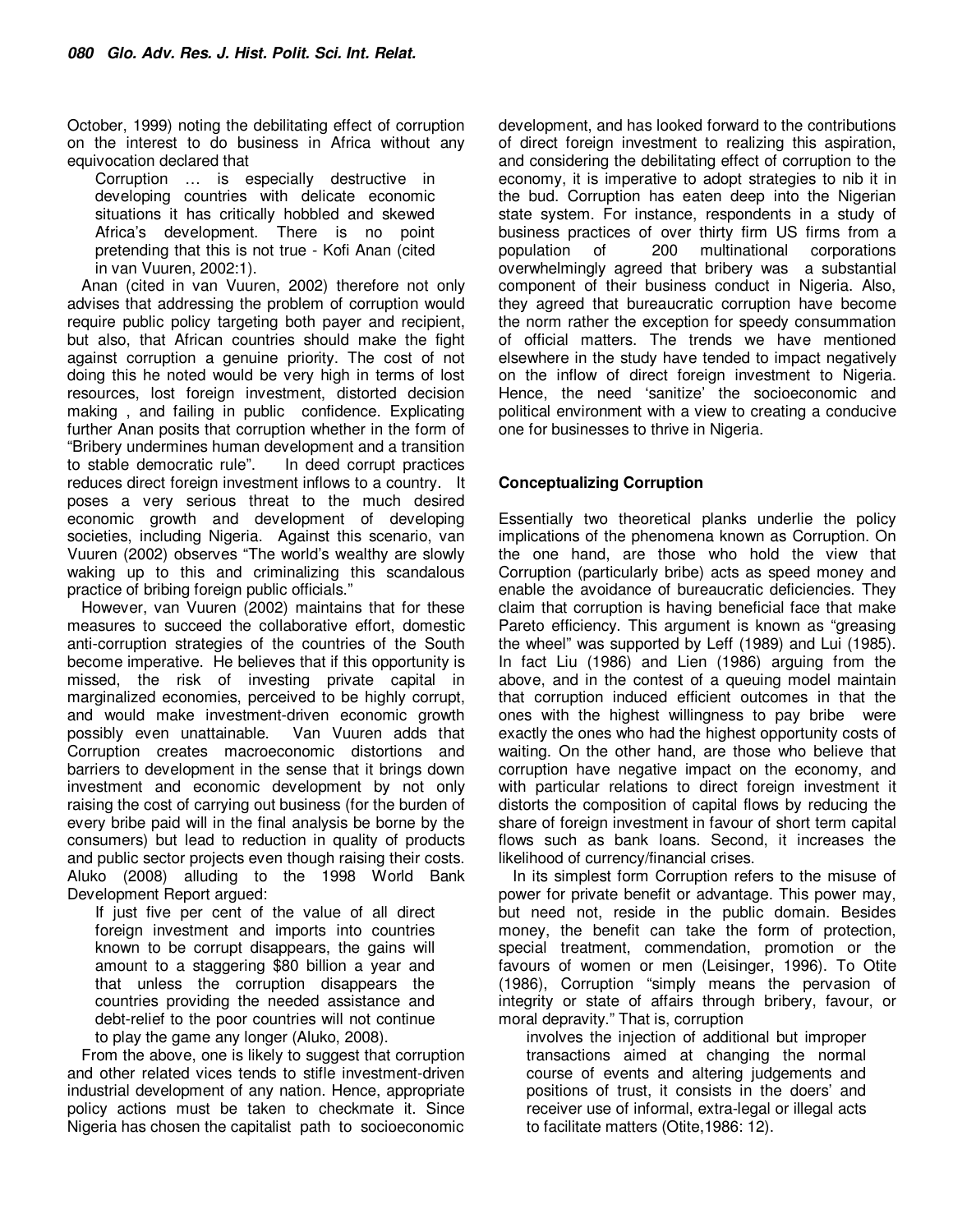In ordinary parlance corruption simply means asking, giving or taking a fee, gift or favour as a condition for performance of one's legal or assigned responsibility. It might also take the form of

… the perversion or obstruction of the performance of such task or the performance of illegitimate task;-hoarding, collusive price-fixing, smuggling, transfer-pricing, inflation of prices, election rigging, illegal arrests for harassment or intimidation purposes, abuse/misuse/non-use of office, or power, dumping of obsolete machinery of out-dated drugs, illegal foreign exchange transactions, legal but obviously unfair and unjust acquisition of wealth, gilded crimes', certificate forgery, false accounting and claims, diversion of public, corporate, or other person's money or property to direct or indirect personal use, et cetera (Odekunle, 1985:33).

It is noted that corruption in the context of some societies is difficult to define. To some people, what might be termed a "corrupt practice" in principle might be construed as the normal societal norm. Indeed, corruption exist in every society albeit, at varying degrees. Hence the belief that corruption cannot be eliminated but minimized. Another conceptualization of corruption that guides part of the exposition of this study is the one by Osoba. To Osoba, corruption is a

form of antisocial behaviour by an individual or group which confers unjust or fraudulent benefits on its perpetrators, is inconsistent with the established legal norms and prevailing moral ethos of the land, is likely to subvert or diminish the capacity of the legitimate authorities to provide fully for the materials and spiritual wellbeing of all members of society in a just and equitable manner (1996: 45).

Again, it is worth noting that corruption is not only peculiar to the Third World countries. It is found in every complex society. Indeed, corruption is a worldwide problem. To restrict this lack of social control to the developing countries alone would be to take an unfittingly optimistic view of the pestilence. Leisinger (1996) cites Hans-Ludwig Zachert, head of the German Federal Bureau of Criminal Investigation, as likening corruption in his country to corrosion: initially it only crops up here and there and frequently makes inroads beneath the surface. Zachert contends that no matter how much government apologists may maintain otherwise, corruption in the public service is not just a matter of "a few black sheep" but an alarmingly everyday occurrence in Germany. Furthermore, in emergent countries such as South Korea and Mexico former top officeholders have been arrested or are suspects in connection with corruption; likewise in France, Italy, Belgium, and Japan. American analyses see corruption as a problem for the United States too. Further publications from the United Kingdom, Japan and The Netherlands, as well as a voluminous documentation on Italian *tangentopoli (*more

than 1,300 top managers were arrested), point to the supposition that virtually every society on earth knows corruption in one guise or another.

However, the distinguishing denominator is the degree of its presence in any society. In addition, the definition and identification of what constitutes corruption is largely dependent on the perception and societal values or norms of the individual. It is interesting to observe that what may traditionally be accepted as a normal or expected pattern or way of life in Africa, for example, the paying of homage or tribute to elders and traditional rulers might be misconstrued as a form of corrupt practice in the West. Again, in the West, what most people refer to, as a "tip" is likely to be seen by most Africans as a corrupt practice. It is also interesting to observe that the definition of what is corruption generally is culture-bound and status-oriented. For instance, in Nigeria when a highly place person commits acts of corruption it is common to hear the use of such concept as misapplication of funds, to describe such acts. Even in the United States of America, we find the use of such nomenclature as corporate scandal, or this or that scandal to report what is generally a corrupt act. This study accepts corruption to encompassing all forms of illegal, unjustifiable and dubious ways and means to achieve a desired goal, in which one person gains while, the other person loses. It implies a scenario of grossly parasitic and unequal relationships. We agree with the position of Osoba that:

Corruption was not invented by, nor is it peculiar to Nigerians. On the contrary, it is a global phenomenon with deep historical roots, although it manifests itself with significant similarities and differences in different societies, depending on the peculiar systems of power distribution and the legal and moral norms operating therein (1996: 46).

Again, we agree with his submission (1999: 46), that the endemic degree of corruption in Nigeria represents nothing other than the hybrid of "traits of fraudulent antisocial behaviour derived from British colonial rule and those derived from, and nurtured in the indigenous Nigerian context." Indeed, nothing is further from the truth.

Reporting on "Corruption's Supply Side", 2002 Janet Sebastian notes that the Report on global anti-corruption organization shows that "Multinational corporations from some of the richest industrialized nations in the world are involved in overt criminal activities." In fact, it is true that companies from wealthy nations are more likely to offer large bribes to senior officials in developing nations in order to gain lucrative business contracts. This position is vividly illustrated in the Transparency International's (TI) Bribe Payers Index 2002. The surveys conducted by Gallup International in the emerging market economies, including Nigeria and South Africa showed that Russia, China, Taiwan and South Korea topped the bribery index. Others included the US, the United Kingdom, and many European countries. Sebastian reports that Peter Eigen, Chairman, of Transparency International, commenting on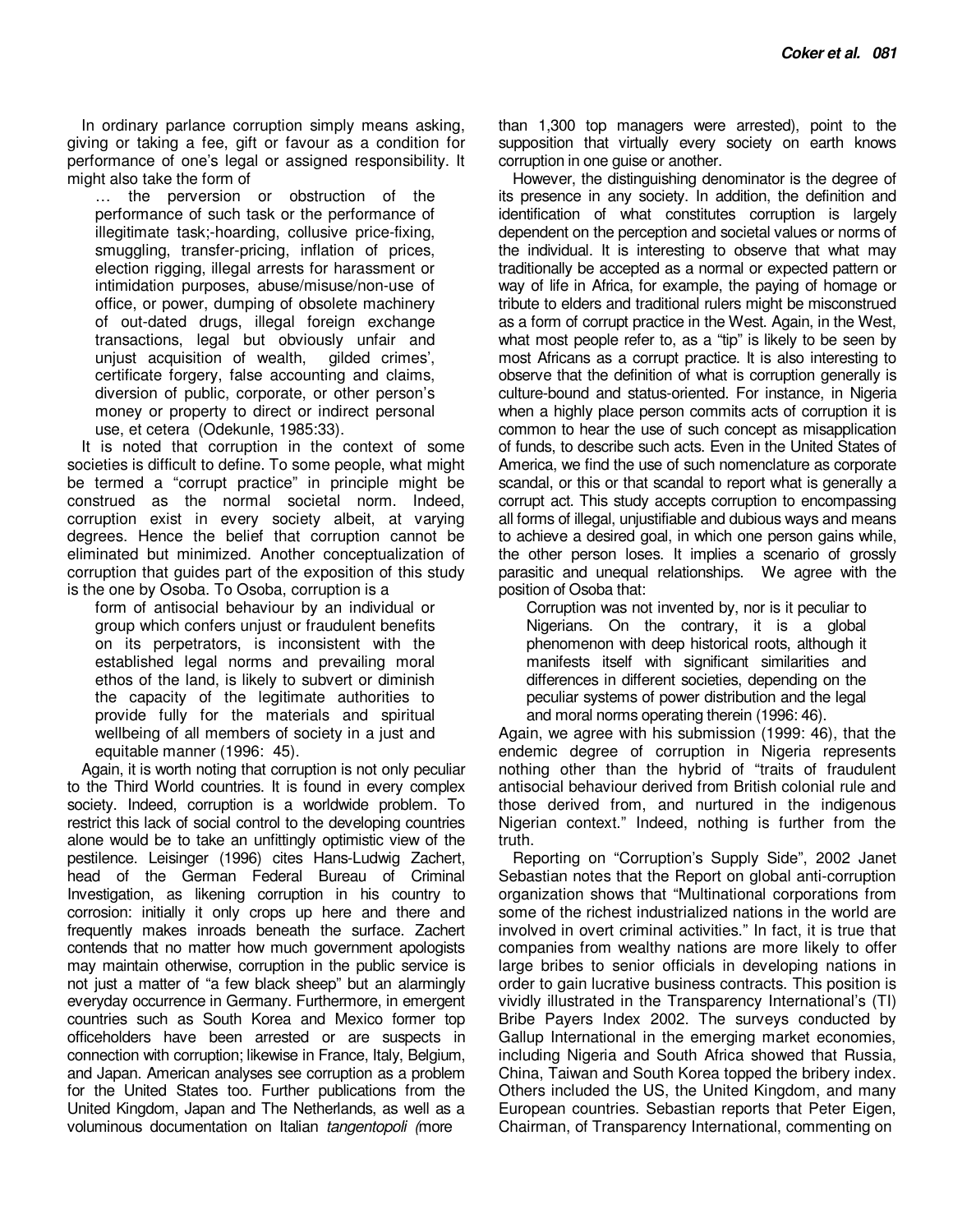this ensuing trend and in an attempt to explain why, argued that:

The laws are not being properly enforced. Our new survey leaves no doubt that large numbers of multinational corporations from the richest nations are pursuing a criminal course to win contracts in the leading emerging market economies of the world (Sebastian, 2002).

Eigen went further to point out that:

Politicians and public officials from the world's leading industrial countries are ignoring the rot in their own backyards and the criminal bribepaying activities of multinational firms headquartered in their countries, while increasingly focusing on the high level of corruption in developing countries (Sebastian, 2002).

Eigen was reported to have accused the governments of the richest nations of failing to recognize the rampant undermining of fair global trade by bribe-paying multinational enterprises. It is worthwhile noting that the index, launched simultaneously in South Africa, France, and Hong Kong, covered the interviewing of 835 respondents. These encompass senior executives from foreign and domestic companies, executives at chartered accounting firms, representatives of bi-national chambers of commerce, executives from national and foreign commercial banks and commercial law firms. The Gallop Poll focused on the supply side of bribery from 21 leading exporting countries to senior public officials in the leading emerging markets of the world where these international companies are headquartered. The survey took place between December 2001 and March 2002 in Argentina, Brazil, Colombia, Hungary, India, Indonesia, Mexico, Morocco, Nigeria, the Philippines, Poland, Russia, South Africa, South Korea, and Thailand**.** The choice of these countries were predicated on the assumption that they account for over 60 per cent of all foreign direct investments into the developing countries, and the perceivably "large degree on international corruption affecting developing countries." The study became pertinent against the background of the OECD Anti-Bribery Convention, which was signed in 1999. The convention was hailed as a landmark event at the time and, which has since been ratified by many of the countries on the 2002 index; however, it is now looking more and more like a hollow agreement. It was highlighted that

The survey showed that ignorance of the convention is still as widespread as it was in 1999 when it was launched – with just 19 per cent of the 835 respondents aware of it. The survey also concluded that corporations, in general, do not fear the risk of prosecution knowing that there is the opportunity to bribe themselves out of trouble (Sebastian, 2002).

The above assertion partially explains why for most countries sampled, there was apparent increase in the rate of bride paying. For instance, in 1999 we had the following indices: South Korea – 34; Australia – 8.1; Sweden – 8.1; France – 5.2, whereas in the year  $2000$ the following trend was noticeable: South Korea – 3.9; Australia – 8.8; France – 5.4. Few countries such as UK and US showed relative reduction in their perceived incentive to pay bribe. Githongo reasoned the following factor underlined this trend: "Elimination of corruption in the judiciary, followed by political parties and the police was high on the survey findings… (Sebastian: 2000)." Indeed, Sebastian argues that the increasing levels of bribery by foreign companies in the past five years were due to public tolerance of corruption and that any decreases in the same period could be attributed to greater press freedom. The study also reviewed the incidence of bribe paying by sectors, and found that the most flagrant corruption occurs in the public works/construction and arms and defences sectors, which are plagued by endemic bribery by foreign firms. This trend was corroborated by a study carried out by the UK chapter of Transparency International, "which found foreign bribery associated with tens of billions of dollars in defence deals." Accordingly, we note that this revelation has far-reaching ramifications on Africa in the sense that it explains the predisposing and precipitating cause of political instability in the continent. This has become evident in the incessant arms trafficking, political rebellion, assassinations, and robbery in various parts of the African continent. It is pertinent to remember as stated elsewhere in this study that there are two 'faces' or 'sides' of bribery. Bribery as a form of corruption is a relationship between or among at least two or more entities. We find the above study very illuminating of realities, as it specifically focused on the supply side of corruption as against the demand side that was the main preoccupation of most western scholars. Githongo pointed out that the index was born out of pressure within Transparency International from developing nation members who were concerned that the annual Corruption Perceptions Index focused on corruption in poor countries; that is, the "demand side." These resulted in African countries always being at the top every time. "Pressure then built up within Transparency International to map the supply side of corruption and begin to answer the question of who is paying the bribes that go to developing nations. Githongo emphasized *inter alia*:

At a time when the accountability of global corporations is under increasing scrutiny, the findings of the Bribe Payers Index raise fascinating questions. They also add to suspicions about the effects of globalisation on the developing world," Consequently, it is against these experiences that most countries have attempted to formulate and implement a number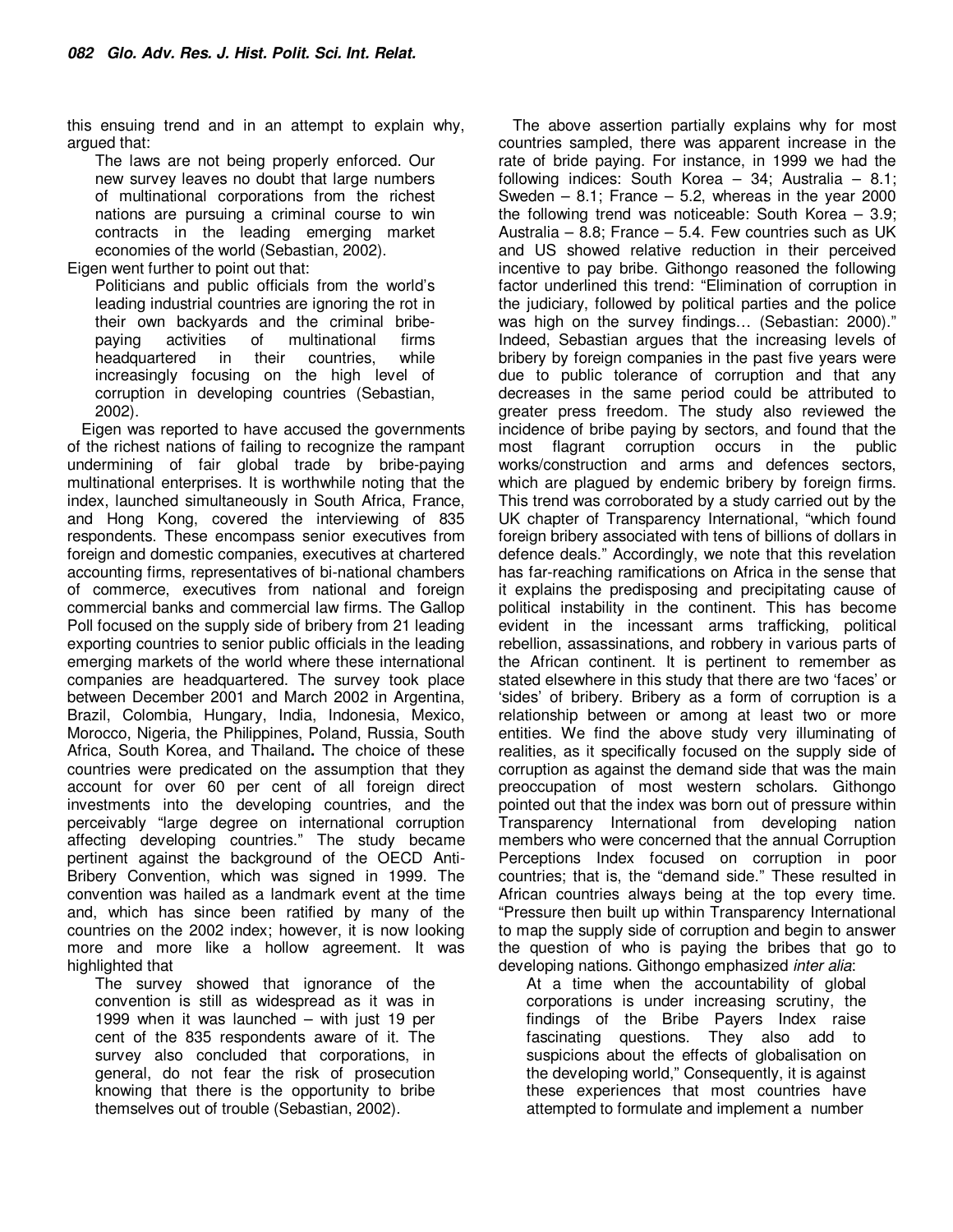of anti-corruption, conventions, protocols, laws and other instruments, though at various stages of development, Githongo enthused (Sebastian, 2002: 5).

He further questions the capacity of these instruments to significantly affect corrupt behaviour in their current form as revealed by the Bribe Payers Index. Another interesting question here is, if the investor-countries or their agents: the multinational corporations are guilty of corrupt practices such as bribery, does it make any sense to assume that bribery deters their operations in the third world countries, such as Nigeria. One may venture to ask what the correlation between corruption, perception, and direct foreign investment is? Vuuren (2002: 5) has this to say "My overarching observation is that corruption is indeed an important area of concern and that it can play a role in impacting a country's credit rating".

Furthermore, Vuuren stresses that:

Many of the most important political risk analysts other than Standard and Poor's, rank corruption as one of the risk factor (among a group of approximately a dozen), which are quantified. …. Corruption is used as one of the 20 yardsticks to measure investor confidence in these countries (2002: 5).

Corroborating the point further, Shang-Jin Wei in *How taxing is corruption on international investors* using a sample that covers bilateral investment from 14 source countries to study its effect on 45 host countries during 1990-91 established as follows: " … a rise in either the tax rate on multinational firms or the corruption level in a host country reduces inward FDI." Another significant survey linking DFI and corruption (Bray, 1999} revealed the importance of corruption in investor decision-making. Indeed, according to Bray:

Research findings based on actual incidences where foreign investors decided not to invest because of corruption are hard to come by. Some anecdotal evidence, however, support ranking given to corruption a decisive factor in influencing capital inflows. By way of example, Zimbabwe lost a hotel complex investment worth US\$55.8 million to Zambia when Sun International chose to relocate there in 2000 citing "problems associated with red tape and demands for bribes by those in positions of authority *(Zimbabwe Independent,* 29 September, 2000).

At this juncture, it is worth summarizing in a nutshell how Nigeria had fared in the Transparency International Corruption Perception Index from 2001 to 2007.

An analysis of the performance of Nigeria on the corruption perception research tends to demonstrate that despite the anti-corruption programmes initiated and implemented by the Obasanjo administration, the country was definitely knee-deep in insurmountable corrupt practices. The stupendous level of corruption and other related offences committed by both indigenous and

|                            | <b>Table 1.</b> Summary of Nigeria's Scores on the |  |  |
|----------------------------|----------------------------------------------------|--|--|
|                            | Transparency International Corruption Perception   |  |  |
| Indexes from $2001 - 2007$ |                                                    |  |  |

| Year | <b>Country Rank</b> | <b>CPI Score</b> |
|------|---------------------|------------------|
| 2001 | 90                  | 1.0              |
| 2002 | 101                 | 1.6              |
| 2003 | 132                 | 1.4              |
| 2004 | 144                 | 1.6              |
| 2005 | 152                 | 1.9              |
| 2006 | 142                 | 2.2              |
| 2007 | 147                 | 2.2              |

**Sources:** Extracted from 2001 – 2007 Transparency International Corruption Perception Indexes, Transparency International, Policy and Research Department. Berlin, Germany. Assessed from *http:// transparency.org/org/policy\_research/surveys\_in dices/cpi/*

foreign collaborators have had a very damaging impact on the Nigeria economy, nay the inflow of direct foreign investment to country

It is due to the political risk associated with corruption in development in developing countries that stimulates the interest of these countries to pursue anti-bribery initiatives. Such mobilization against corrupt practices and related offences in Nigeria have taken the form of "War Against Indiscipline", "War Against Indiscipline and Corruption" (WAIC), "Ethical Revolution", "Operation-Kick-Out-Corruption." The government has established certain institutions to enable the implementation of anticorruption crusade. They include the Economic and Financial Crimes Commission (EFCC) Act 2002, The Corrupt Practices and Other Related Offences Act 2000, and as amended in 2004 which set up the Independent Corrupt Practices and other Related Offences Commission, and Code of Conduct bureau. It is expected that these institutions will contribute in building transparency and accountability in the Nigerian business environment. This condition is expected to attract direct foreign investment into the country.

### **Anti-corruption programmes under Obasanjo**

It is important to observe that the war against corrupt practices and other related offences in Nigeria was instigated as shown in the country's frequent appearance at the top of the world's most corrupt nations Enweremadu enthused:

Between 1999 and 2003, Nigeria occupied either the  $1<sup>st</sup>$  or the  $2<sup>nd</sup>$  in Transparency International's survey of the most corrupt countries of the world …This became not only embarrassment to the Nigerian officials travelling overseas, especially President Olusegun Obasanjo who was himself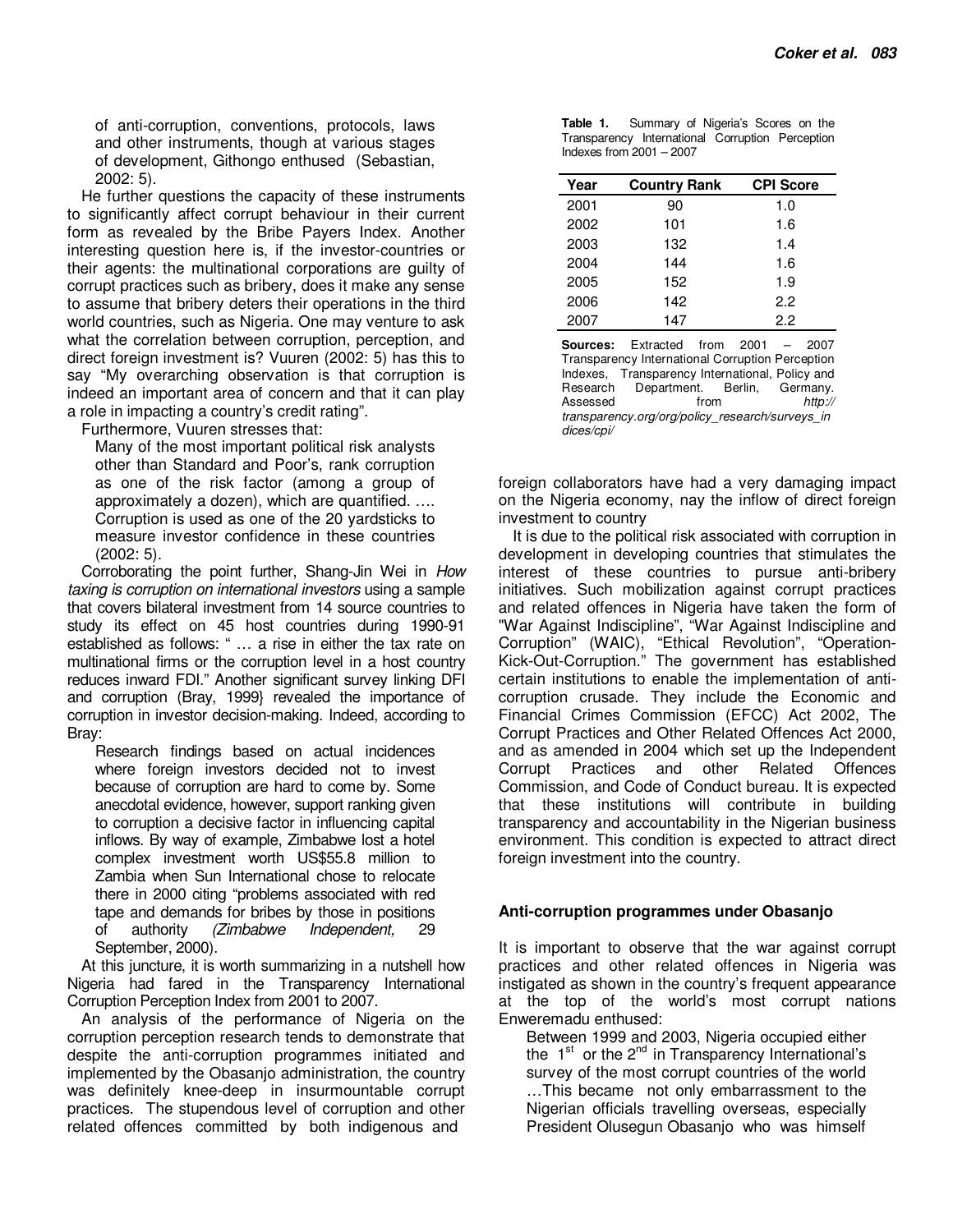one of the founding members of Transparency International (Enweremadu, 2010: 5). Again, corruption had become an

… [O]bstacle to the governments much desired goal of reconciling Nigeria with international community, after many years of diplomatic isolation, of securing debt forgiveness and much needed foreign investments. (Enweremadu, 2010).

Other factors included negative international publicity against Nigeria with regard to increasing concern about lack of good governance and its consequences in developing countries; threat by international community to impose sanctions against Nigeria if Obasanjo does not put in place adequate measures against corruption and other forms of financial crimes. Indeed, Nigeria was promised a possible debt write-off, which was eventually effected by the write-off of \$18 billion, representing 60 per cent of Nigeria's debt by the Paris Club in early 2005.

President Obasanjo instituted a number of antcorruption programmes of which the most understanding were the Independent Corrupt Practice Practices and Other Relation Offences Commission, the Economic and Financial Crimes Commission, Code of Conduct Bureau, reforms of the police and the judiciary. Others included: a vigorous international campaign to redeem the battered image of the country, and the recovery of stolen funds abroad allegedly looted by public officials; and, in some cases in complicity with the multinationals.

The Obasanjo administration complemented these measures with signing and adopting several anticorruption laws and international treaties, sacking of some prominent officials accused of corruption, establishment of ad-hoc commissions of enquiry to probe specific allegations of corruption. The administration undertook the use of mass media (particularly through the National Orientation Agency) to sensitize the citizenry on the ills of corruption and other related vices on the social and political economy of the nation. It is within this context we examine first, the Obasanjo succeed in reducing these vices from the country; and, second the challenges the administration encountered in doing this.

The ICPC which inaugurated in September 2000 was given the mandate under Section 6(a) to (f) of the ICPC Act among others to receive and investigate complaints from members of the public on allegation of corrupt practices and to arrest and prosecute those responsible; to examine the practices, systems and procedures of public bodies, and in cases where such systems aid corruption, it would direct and supervise a review. According to Enweremadu (2002), the ICPC 'would instruct, advise, and assist any officer, agency or parastatal of government on the ways fraud or corruption<br>mav be **eliminated**'(emphasis mine). The above may be **eliminated**'(emphasis mine). mandate in terms of practice is hardly implemented on a scale that would eliminate corruption in Nigeria. Nevertheless, the ICPC during the period under study

took steps to implement its mandate. In the first year four individuals were arraigned before the law court for various corrupt practices (in a country of over a hundred million people). In the second year the number rose to a miserable 23 and 49 people in September 2003. By 2006, December the ICPC had prosecuted 185 persons in a total of 91 cases in a country demonstrably driven by political, bureaucratic, and legal dimensions of corrupt practices and other related offences. The question to ask is how many convictions were made during this period and **who** were involved in those case? Due to the abysmal performance of the ICPC and the mounting pressure from the people the government established the Economic and Financial Crimes Commission (EFCC) in April 2003. Enweremadu (2010) posits that the arrival of the EFCC brought some improvement in Nigeria's fight against in two significant ways:

i. Whereas, the ICPC was constrained by the limited coverage of its Act which provided that it can only investigate corruption involving public officers, and which acts must have occurred after to the inauguration of ICPC, the EFCC is endowed with the wider powers and responsibilities, which include conducting investigation of crimes of financial and economic nature, including corruption, money laundering, advance fee fraud (419), bank fraud, etc., whether in the private or public sector. The EFCC also has the power to arrest and prosecute the perpetrators of such crimes.

ii. The differences in approach – whereas the ICPC adopted the slow bottom-up- approach, pacing emphasis on public education, the EFCC adopted a more aggressive measure like arrest and prosecution of high profile individuals, as well as favoured a more confrontational approach to corruption.

Little wonder, the EFCC achieved more than the ICPC in the fight against corruption as is shown elsewhere in this study. But suffice to note that between April 2004 and June 2006, the EFCC recovered over \$5 billion (N725 billion) from financial criminals, both in form of cash and assets. As noted earlier both the ICPC and EFCC encountered certain challenges in carrying out the task set for them; namely: institutional, and political. The institutional dimension encompasses a chronic shortage of funds and inefficient judicial system. Enweremadu has this to say:

For the first five years of its existence ICPC got an average of 500 million or \$3.8 million in yearly budgetary allocations. Persistent demands by the ICPC for more for more were either turned down by the government … or met with promises of increased funding in subsequent financial years that never materialised (Enweremadu 2010: 12).

Accordingly, the persistent lack of funds translated to the inability of the ICPC to hire sufficiently qualified manpower to handle its cases in the law courts. The slow pace of the judicial system in Nigeria to a large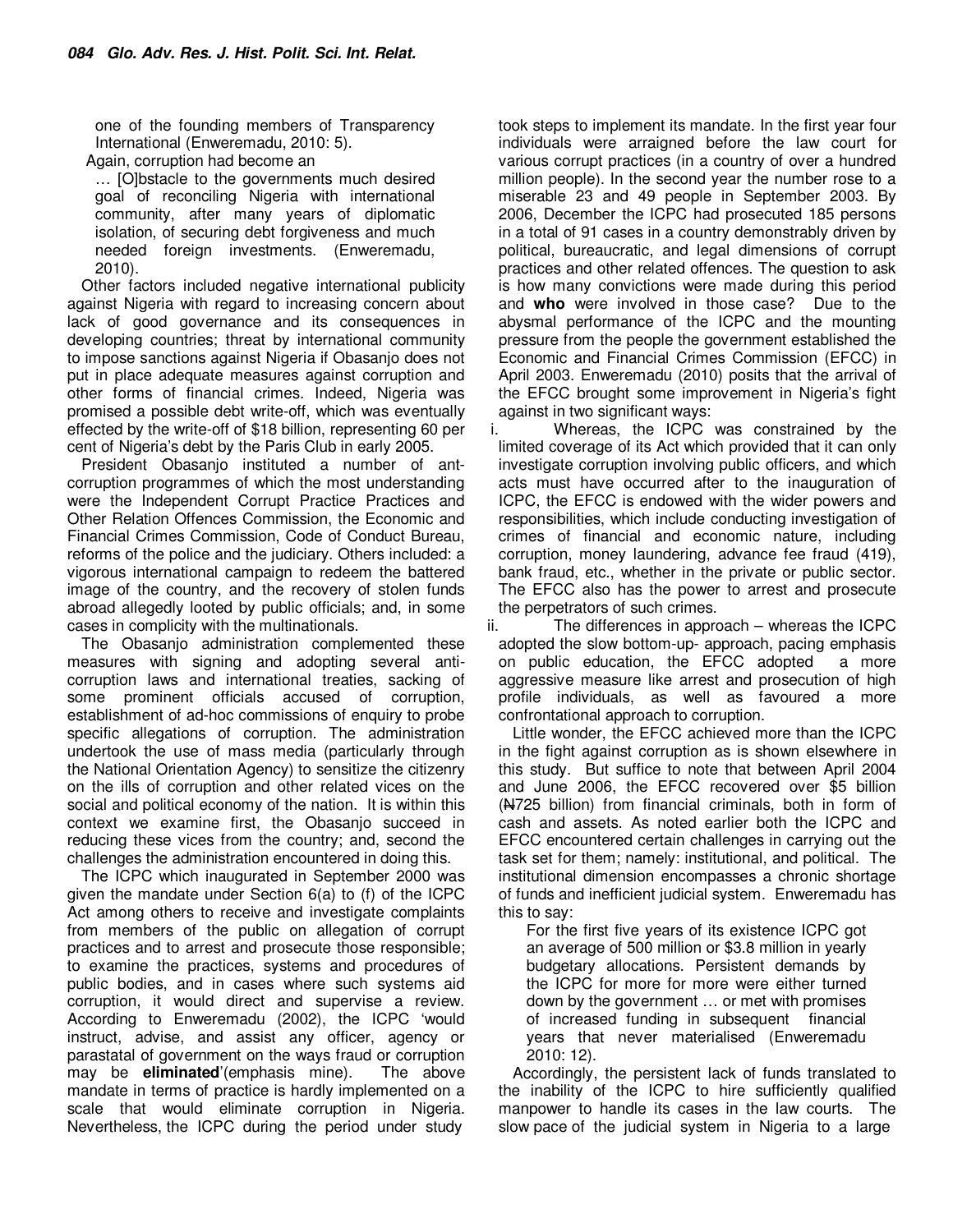extent compounded the speedy administration of the justice system in the country. In most cases technical nuances are employed by both the prosecutors and defendants to delay, adjourned and scuttle the speedy and fair delivery of justice.

Obasanjo has been accused of employing the ICPC and the EFCC to destroy political opponents, more especially during his second tenure in office. The unending tirade between Obasanjo and his erstwhile Vice President was given the precipitating reason for allegations of corruption against them. Hence, the EFCC was unleashed on Vice President Atiku and his political and business associates, with a view to incriminating them upon which they will not be eligible to contest for offices in the 2003 General Elections in the country. Concluding, Enweremadu asserted that

... Obasanjo anti-corruption fight was … politicised, especially towards the end of his second term in office, when it was employed to destroy his political adversaries, such as Vice President Atiku Abubakar without regards to constitutional rights and due process. The question of whether corruption was not increasing even under a regime that was supposedly fighting corruption was also raised just as there were arguments about whether the campaign was against corruption was not originally designed to please the international community (Enweremadu 2010: 22 - 23).

Furthermore, both the Federal and State Government in collaboration with international bodies have taken steps to either recover stolen monies, and/or penalize corrupt practices and other related offences. These also include steps to boost the confidence of foreign investors to do business in Nigeria, a sample of these steps are discussed below:

Nigeria ratified the United Nations Convention against Corruption in December 2004 and the African Union Convention on Preventing and Combating Corruption in September 2006.

President Olusegun Obasanjo on his Second Coming seemed determined to fight corruption, and lot merely paying lip service. Soon after inauguration on 29th may 1999, the administration began to endorse measures which demonstrate the needed "political will" to combat corruption. The privatization of public enterprises and state-owned companies, which served as major drainpipes of scarce public funds, was commenced in earnest. In conjunction with the National Assembly, the anti-corruption bill (the Corrupt Practices and other Related Offences Act 2000) was passed into law.

The BBC Monitoring Service of the August, 4 2004 reported that the International Monetary Fund (IMF) had initiated action to repatriate to Nigeria funds stashed in foreign countries by corrupt Nigerian leaders. The IMF has agreed to do so having evaluated the apparent genuineness of the Obasanjo anti-corruption crusade since 1999.

iv.

In Lagos State, the Economic and Financial Crimes Commission (EFCC) officials is reported to have arrested at least five persons who were impersonating top officials of the Federal Housing Authority in their attempt to dupe innocent businessmen of over 100 Million Naira, by issuing Local Purchase Order for the supply of Building materials (*Guardian* Newspaper, 15 March 2004). v.

On the recommendation of the National Judicial Council, President Obasanjo approved the dismissal of Federal High Court Judge, Justice C. P. N. Selong on proven charge of corrupt practices materials (*Guardian* Newspaper, February, 26 2006). vi.

The (*Guardian* Newspaper 24, February, 2004) further reported that three Nigerians accused of defrauding a Brazilian bank of 36.3 Billion Naira were denied bail by an Abuja High Court presided over by Justice LawalGummi. The bail was refused on the ground that the suspects would jump bail if granted, as the fraud was describe as the single biggest case of Advanced Fee Fraud in the world. vii.

The searchlight on corrupt practices was also directed at the Nigeria police, as the Police Service Commission, apparently disturbed by widespread allegation of fraudulent practices by the Police hierarchy, by probing the Inspector General, Mr. Tafa Balogun and State Police Balogun was accused of series of corrupt practices, arrested, tried and jailed.

viii.

i. Next and the state of the state of the state of the State of As at 29 April 2002, not less than 16 prominent Nigerians ii. P had been prosecuted before the Independent Corrupt Practices and other Related Offences Commission over various malpractices. President Olusegun Obasanjo declared this during his stock taking of his anti-corruption crusade.

## **The Challenges of Corruption on Direct Foreign Investment in Nigeria**

i.

iii. T of the economy There is no gainsaying that corruption is among others, a contributory factor of the underdevelopment of Nigeria. Its prevalence is very pervasive: it attacks the productive, social and other political sectors. In the productive sector, its impact is noticeable in the distortion and misallocation

ii.

It permeates legislation on matters like tax incentives, tariffs, and the issue of licenses for products, granting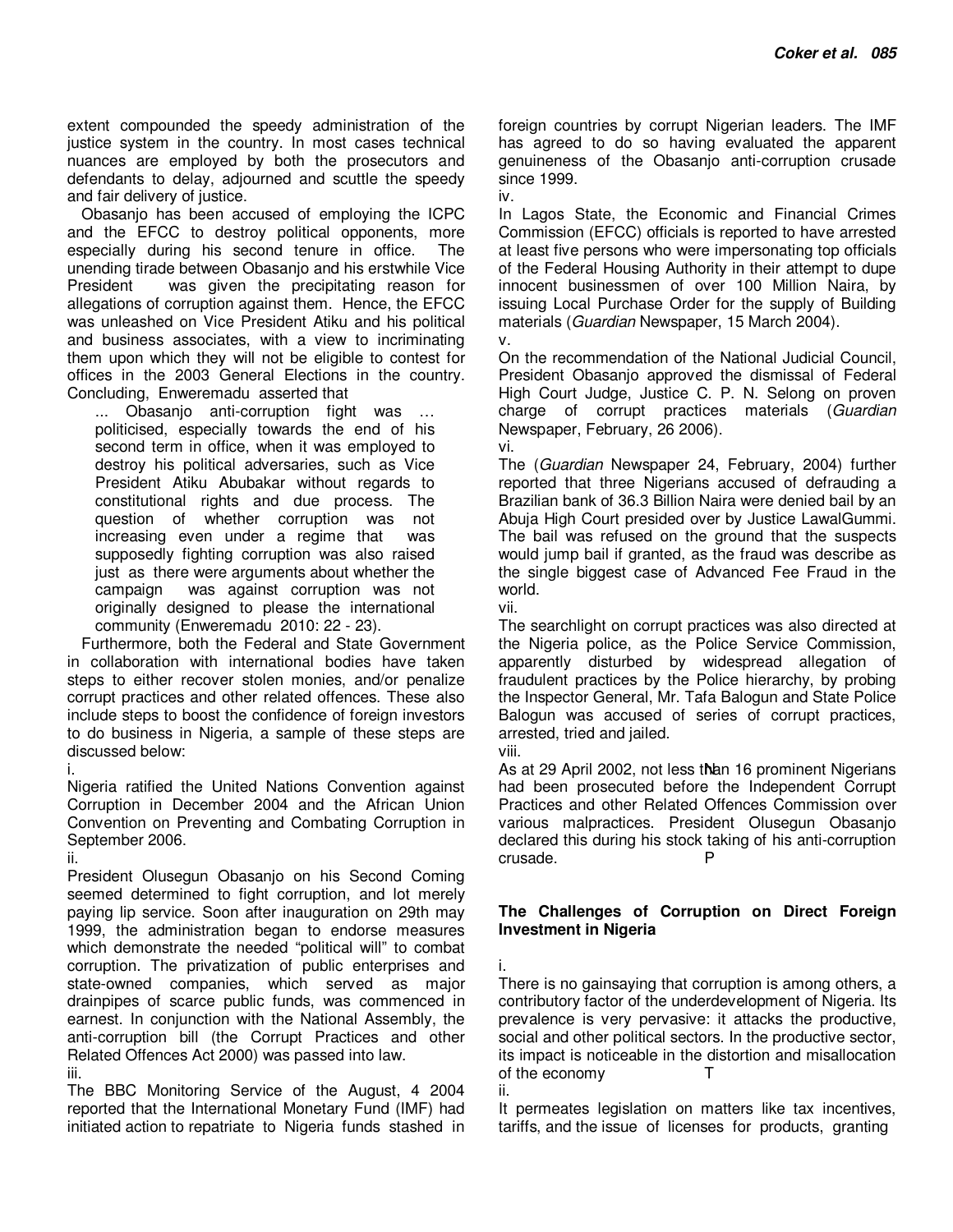industrial sites and the activities of customs and excise officials checking the importation of industrial raw materials and domestic output of industrial goods by local factories. Some of such legislation tended to frustrate the transfer of finance capital, as well as delay in approving the establishment of direct foreign investments in the country. It was to solve part of the problem that the Nigerian Investment Promotion Commission was established as a "one-stop" agency to approve with minimum delay application for the setting up of direct foreign investments in Nigeria.

The institutionalization of corrupt practices and other offences in the economic life of Nigeria seems to have been facilitated by the 'contract award' system. The situation has been worsened by its politicization; whereby, contracts are awarded on the basis of political affiliations (sometimes, with string of 10 per cent gratification attached). It is logical that such an "understanding" will result in the delivering of substandard or outright abandoning of the requisite infrastructure such as roads and electricity. The present situation in the country is very pathetic with regards to roads and electricity procurement and maintenance. Most roads have remained dead traps for especially heavyduty vehicles. Electricity outages are the order of the day, and consumers are forced to pay for service not rendered. The Power Holding Company of Nigeria is holding the electricity consumers hostage, since, the company is more concerned with generating electricity bills than power. A bill for an upcoming month is demanded in the first week of that month, and of course, the consumers are at pains to pay for what is not offered them.

Arising from the above, we find businesses expend a substantial part of their working capital on the procurement and maintenance of electricity plants. The cost of buying fuel is for these plants are enormous. It eats deep into companies' profits. Consequently, some companies either operate at under capacity utilization or are shut down. In some cases, the low voltage-electricity transmitted to private and industrial consumers' cause damages to their appliances and equipment. It may be suggested that, there is a conspiracy by makers, importers and foreign generating sets manufacturing companies to accentuate the ineffectiveness of Power Holding Nigeria companies, in order to profit by the large market its poor services precipitates.

Again, the country is flooded with substandard generating sets, which have further compounded the problems of both indigenous and foreign companies. It is also instructive to ask, what stops these manufacturing companies, based in China, Taiwan, Japan, Korea, etc, from establishing actual manufacturing branches in Nigeria, rather than setting up assembly outfits? Above

all, they collude with indigenous importers to import substandard machinery into the country. The logic of capitalist development would not have suggested otherwise, as Nigeria remains the largest market for electricity generating sets in the world. vi.

iii. T are stolen every day in Nigeria (*Daily Trust*, Abuja 20 The Chairman of the Economic and Financial Crime Commission Nuhu Ribadu asserts that corruption and mismanagement swallow about 40 per cent of Nigeria's £20 billion annual oil incomes. Ribadu pointed out that, at least 100,000 barrels of 4 per cent of national oil exports November 2003).In a statement, "Corruption, Bane of Economic growth" (a key note address at the first ever organized economic and investment summit), the former Finance Minister, Okonjo-Iwela attributed lack of transparency and high-level of corruption in government businesses as the problems confronting the economic growth of Nigeria. The erstwhile Finance Minister admonished that "unless and until we make significant in road to the issue of transparency and corruption, rural business will be difficult, whether it is domestic or foreign" (*Daily Trust*, Abuja 20 November 2003).

### **Multinational Complicity in Corruption in Nigeria**

A sample of cases of the unholy alliances and collaborations between indigenous business/government officials and foreign businesses and governments and their agents is given below:

i.

iv. A petroleum had admitted of inadvertently aiding and The British Broadcasting Corporation (BBC) in a BBC*News Summary* of June 11, 2004, reported that shell abetting corruption practices through its oil activities in Nigeria.

ii. Daily Independent Newspaper of 1<sup>st</sup> August 2003 reported that an assistant executive officer and an expatriate staff of Halliburton were accused by the Federal Inland Revenue Services (FIRS) of defrauding in tax revenue. The alleged fraud was uncovered in the US by some officials of the parent group, a charge they however denied complicit of the senior officers. vii.

v. And the state of the setter of the setter of the setter of the setter of the setter of the setter of the setter of the setter of the setter of the setter of the setter of the setter of the setter of the setter of the se Three former Nigerian cabinet ministers and two other former government officials were charged with accepting part of more than \$1million in bribes from France's from the interception by the British officials at the Heathrow Airport of a Nigerian with a brief case containing \$2,000,000 amid suspicion of terrorism. viii.

> Following the investigation into the Halliburton case, Jeffery Tesler, a British lawyer, who had served as the consortium's agent in Nigeria and the central figure in the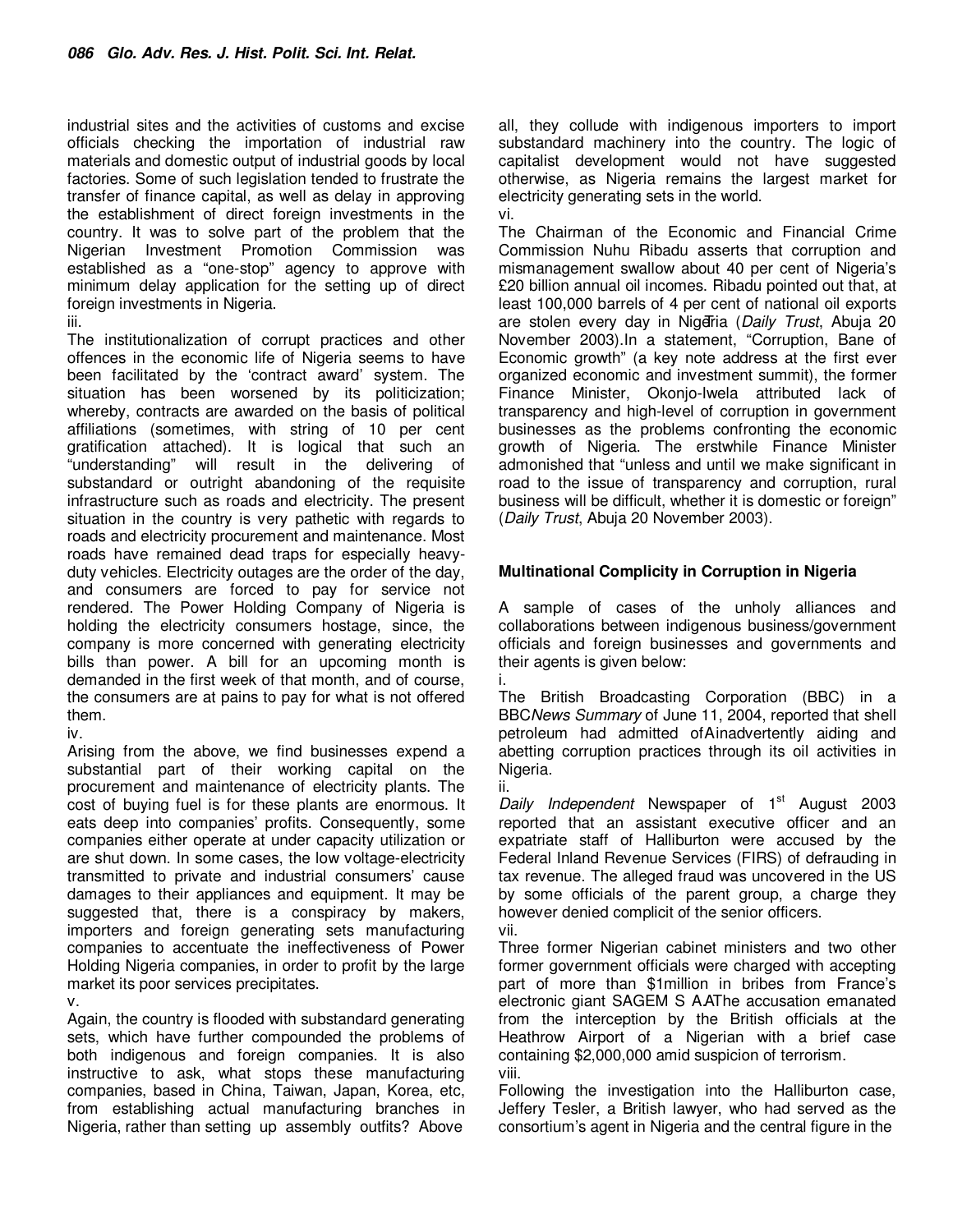alleged bribery scandal in his deposition to investigating judge, agreed that he made payments to Nigerian officials, including two \$75,000 transfers to M. D. Yusuf, chairman of the company that had awarded the original contract to the consortium.

From the above excerpts of reported cases of corrupt practices and related offences we have discovered that corruption has found a place in Nigeria due to a closely knit collaboration between the indigenous and foreign bourgeoisie. Even the much talk about Advanced Fee Fraud (419) would not have taken place without the intention of the victims (accomplices) desiring to be part of the plundering of the nation's swindled of the money. If they have been successful, no Western countries and its allies would have made it a public policy issue worth considering for legislation.

### **SUMMARY AND CONCLUSION**

Corruption has been acknowledged as the single most important factor militating against economic progress and democracy in Nigeria. This is manifested mainly in the form of bribery and embezzlement of public funds, and advanced fee fraud, activities of dubious internet scammers, settlement, among others. This phenomenon contributed immensely to the collapse of both the First Republic (1960-1966) and the Second Republic (1979- 1983).

The Obasanjo administration since inception has taken steps to reverse this trend. Those reforms have been addressed in this paper. We conclude that corruption is not peculiar to Nigeria. It is found in almost every nation on earth. However, it is the prevalence of corrupt practices and other related offences that is worrisome. It is true that direct foreign investments cannot thrive in a corruption-infested environment because it denigrates the social economic and political fabric of the Nigerian society, to the extent that Nigeria is a suspect in the comity of nations. Where the business, political and economic environment is unstable, it will be naïve to expect foreign investors to invest in the country. And, where requisite infrastructures are either poorly delivered, or virtually non-existent, the competitiveness of its economy will be very low. Hence, direct foreign investments are likely to be attracted there. The study has amply demonstrated that it wrong to suggest that Nigeria is the only culprit. It takes two to be able to do business in Nigeria due to complicit role in corruption by their counterparts.

### **What should be done?**

a. The concept of corruption as a legal, a socioeconomic and political phenomenon should be clearly defined,

taking into consideration our cultural underpinnings. The Act enacting the Independent Corrupt Practices and Other Related Offences Commission should clearly demonstrate the multifarious nature of corruption and other related offences. Appropriate sanctions for engaging in them must be invoked irrespective of who is involved. The law must always take its course as demonstrated in the case of Tafa Balogun and a few others, even though a lot still remains to be done to sanitize the society. It is by doing so that direct foreign investments can be attracted to Nigeria. The various antagencies in the country should be given more powers.

b. The immunity granted certain public officers should be removed. Occupation of public office should not be regarded as a license to loot government treasury. Removal of the Immunity Clause from the Nigerian Constitution would largely assist the anti-corruption agencies tackle corrupt and other related vices committed by public officers now rather wait for such officers to vacate office at the end of their tenure before initiating actions against them.

c. Once a contract is awarded, it should be strictly monitored and evaluated in order to ensure that any deviation from specifications or non-performance should be adequately contained.

d. Service delivery agencies should ensure that the consumers enjoy full value of what they are paying for. In this respect, the importation of recycled or out-dated machinery, spare parts, and other equipment must be outlawed and culprit adequately penalized

e. The government should orientate the people to perceive corruption, not as way of our life, but as something that must be abhorred.

f. The customs, police and immigration departments should be overhauled and corrupt official relieved of their duties.

g. The activities of advanced fee fraudsters, and other dubious internet scanners should be closely monitored, and culprits appropriately punished.

h. The provisions of the law on money laundry should be made more effective, and nobody should be above the law.

i. Foreign governments and international financial institutions should assist Nigeria in locating and repatriating looted monies from the country by present and public officers.

j. The citizenry should become conscious of a new trend in corruption; legal corruption whereby the political class used legislation to legitimate hitherto confirmed corrupt practices, thereby criminally appropriating vast financial resource to them. These include approving stupendous salaries and allowances, approving incomprehensible amount of money as security votes for the President and the Governors, whereas the security situation in the country does not give credence to such financial appropriations.